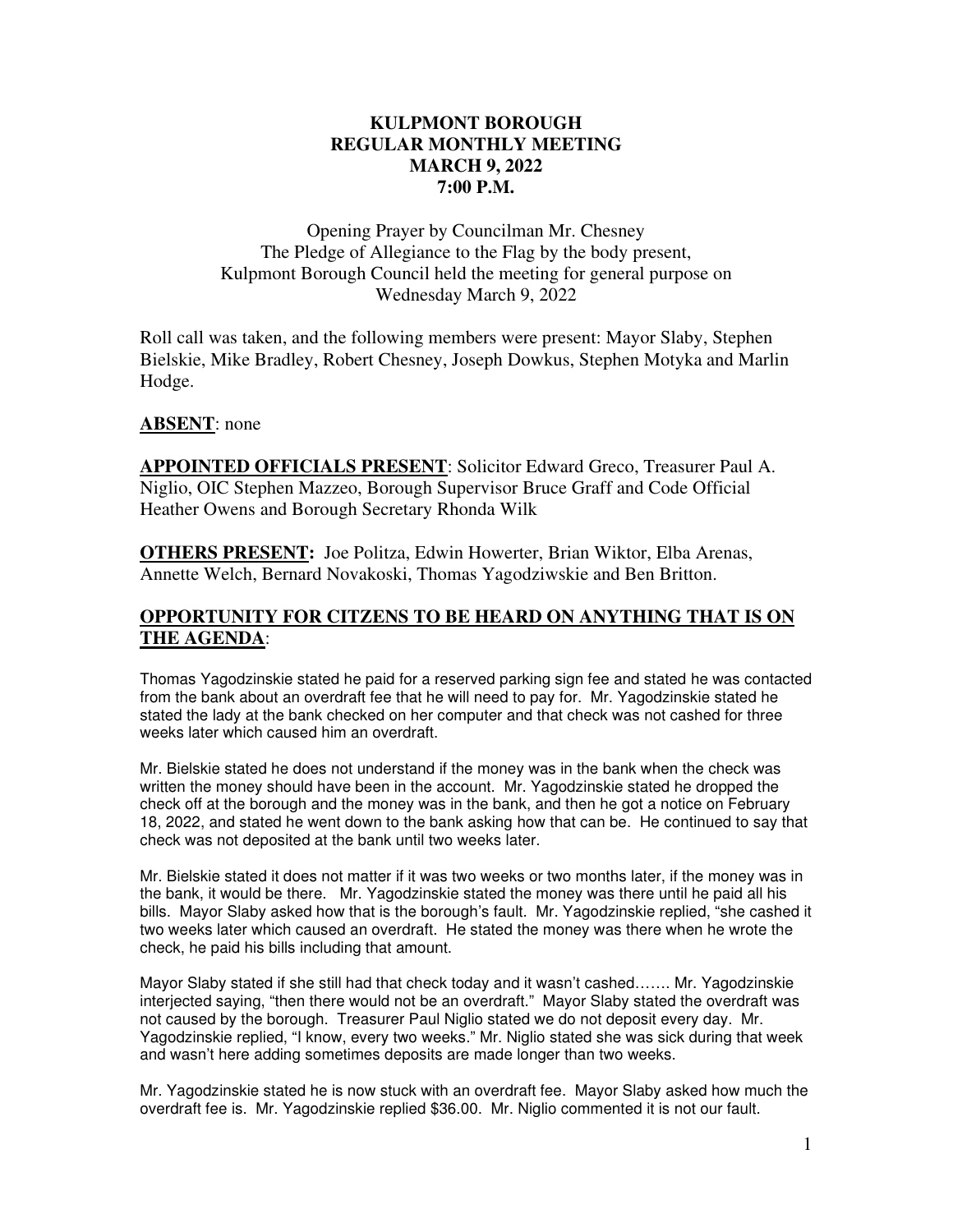Solicitor Greco agreed. Mr. Yagodzinskie stated "he just thought he would mention it. Mayor Slaby stated there is no need to apologize, none whatsoever. Mayor Slaby stated he is just having a hard time comprehending.

#### **PRESIDENTS REPORT** – (Stephen Bielskie)

Mr. Bielskie stated representatives from MC Federal Credit Union is here this evening and then introduced Brian Wiktor.

Brian Wiktor, Chief lending officer from MC Federal Credit Union stated they opened an office in Atlas about five years ago after FNB decided to move out of the area. He addressed Council stating they are here this evening to say they would like to sign up employee group which would give employees and families up for membership. He stated they are trying to make a commitment to this area when many larger banks have decided to move out. Brian introduced Annette Welch regional relationship manager, and Elba Arenas the chief member experience officer of MC Federal Credit Union.

Mr. Bielskie questioned what the difference between a bank and a Credit Union is. Mr. Wiktor stated a bank raises its capital through their shareholders and a Credit Union does not have shareholders, everybody that is a member has an equal vote within the Credit Union membership. Mr. Wiktor stated for instance in any given year if they make one million dollars and the bank makes one million dollars, the bank with take those million dollars and about 40% and pay it to their shareholders to invest in the bank whereas the credit union will keep that  $40\%$  in the credit union and it is turned into more competitive rates, invest in technology that sort of stuff.

He continued to say the group letter as he mentioned is just a letter stating you would like to opt in to give your employees and their families the opportunity to join. Mr. Niglio added they are asking for a letter so the employees, families and the residents of Kulpmont would be able to join. Mr. Witkor replied, "correct." Mr. Bradley questioned if you must have an account to be a member. Mr. Wiktor replied "no." Mr. Bradley questioned if they have a mac machine. Mr. Wiktor replied, "yes." Mr. Bradley asked if there is a possibility if they will be putting a mac machine in the Kulpmont area. Mr. Witkor's reply was they are currently looking into doing so. Mr. Witkor stated they were started in 1954 originally Merck Credit Union and in the 1980's credit unions were able to expand, at this point they have grown to six offices. Mr. Niglio stated it is a win win situation for the residents, giving them options.

**MOTION**- Mr. Motyka made the motion and was seconded by Mr. Bradley to sign letter for MC Federal Credit Union.

**ROLL CALL VOTE**- BIELSKIE (yes), BRADLEY (yes), CHESNEY (yes), DOWKUS (yes), MOTYKA (yes), HODGE (yes) 6 YEAS – 0 NAYS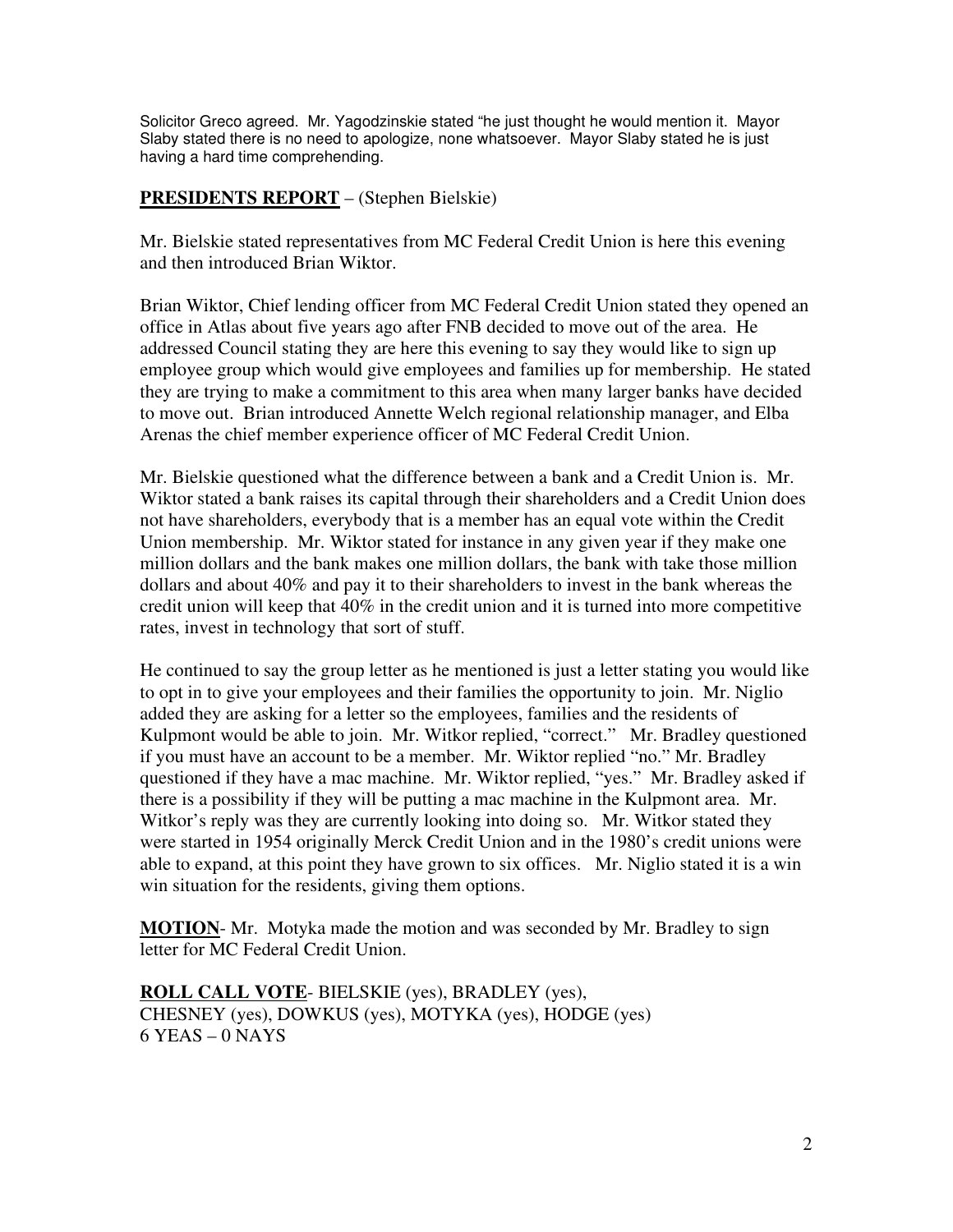#### **MAYORS REPORT**- (Robert Slaby)

No Report

#### **SECRETARY'S REPORT**- (Rhonda Wilk)

Rhonda Wilk stated approval of the February 9 and February 23, 2022, meeting minutes is needed.

**MOTION**- Mr. Dowkus made the motion and was seconded by Mr. Bradley to approve the meeting minutes from February 9, and February 23, 2022.

#### **VOICE VOTE –**

Unanimous

Rhonda stated another donation for the American Flag purchase for Chestnut Street was received from Attorney Edward Greco.

Rhonda Wilk stated five letters of interest to fill the vacant council seat were received from Russell Moroz, Robert Fanella, Bernard Novakoski, Walter Lutz and Bruno Varano and were copied to both Mayor and Council.

Correspondence was also received from Kulpmont 100 requesting a donation to the organization, copied to Mayor and Council.

A letter was received from KMHJMA requesting prior approval from the Authority Manager or Chairman for authority employee help with recycling or after hour emergency calls, copied to Mayor and Council.

Correspondence was received from County of Northumberland County, HUD requirements – conducted homeless street count on February 23, 2022. Copied Mayor and Council.

A letter from Mr. Edward Christiano of the Housing Authority was received regarding the offer of \$8,000.00 to purchase 929-931 and 923 Chestnut Street parcels. Accepting the \$8,000.00 amount as repayment and notifying check should be payable to Housing Authority of Northumberland County.

Correspondence of PSAB grant updates was received from PA Sate Association of Boroughs and copied to Grants and Recreation Committee.

Correspondence was received from GHD concerning the Aqua PA Inc. – Kulpmont Phase II Watermain Replacement, Notice of Application for DEP Permit – Copied to Mayor and Council. Rhonda stated the borough will need to go over this correspondence, it will need to be signed and returned.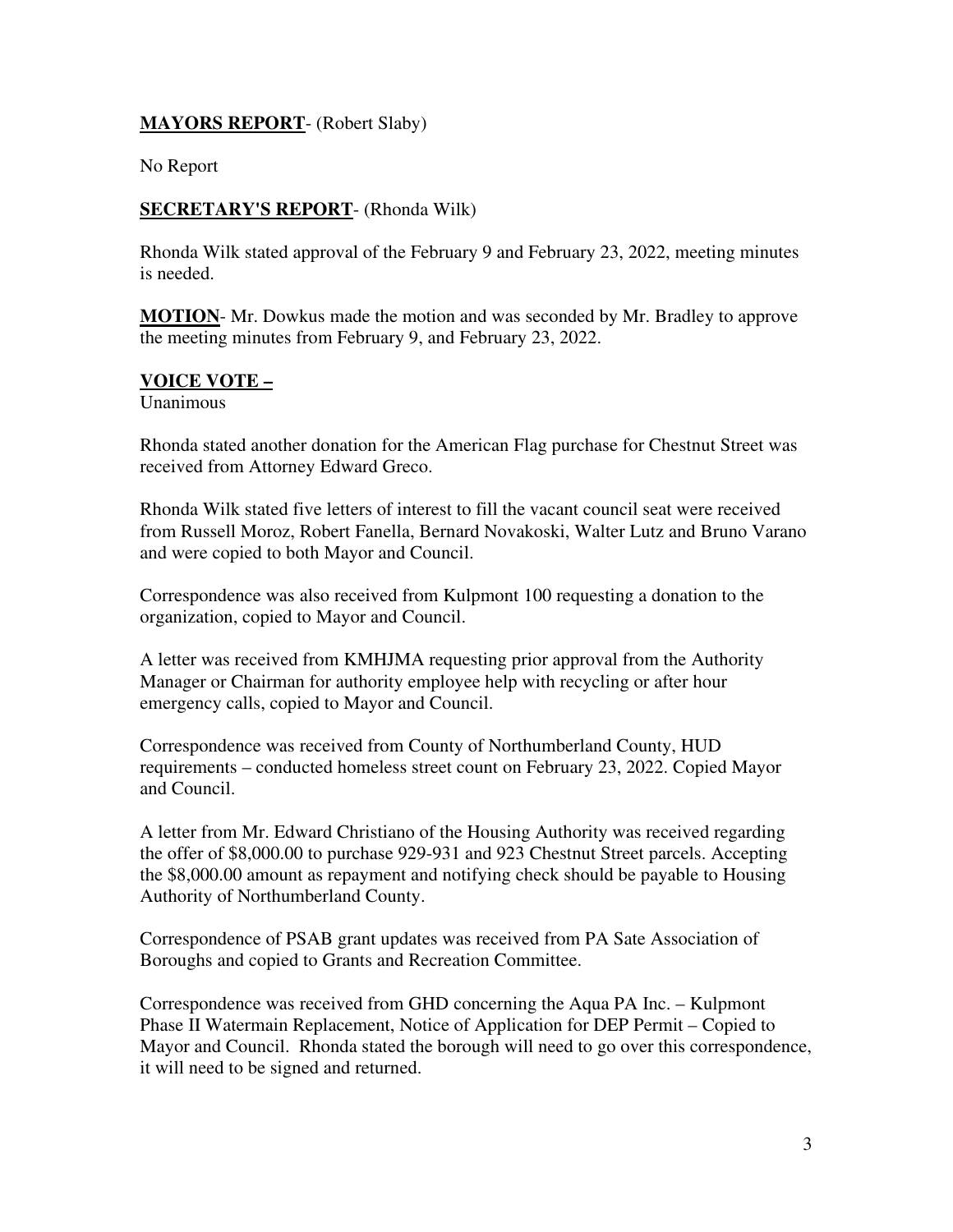Mr. Bradley stated they are going to rip up the street and asked if there is any possible way, we could get the PUC involved and possibly get a gas line put in, maybe if the PUC was approached, they will do it.

Mr. Bielskie stated we have been dealing with UGI for a while now with the Get Gas Project. Mr. Motyka stated he has a contact, and he will send this whole packet to them and see if they will consider.

Mr. Bradley stated he received a lot of input from people, and they would like to have gas. Mr. Bradley stated he knows in other areas they took surveys. Mr. Bielskie stated surveys were done here, the whole town. Mr. Motyka added that post cards were sent out and it has been five years ago adding that the reason Pine Street got it was that 19 out of 20 households said they wanted gas. Mr. Motyka stated he will make contact.

## **TREASURERS REPORT** – (Paul A. Niglio)

Mr. Niglio stated council received the financial statement and a list of bills to be paid and stated approval is needed to pay the bills. Mr. Dowkus questioned if that is excluding the one that he (Paul Niglio) was talking about before. Mr. Niglio replied "yes." Mr. Niglio stated it may be listed as bills to be paid but it is listed under Mike's report.

**MOTION**- Mr. Dowkus made the motion and was seconded by Mr. Bradley to approve and pay the bills.

Mr. Chesney questioned under 321.80 the TV Cable, he stated he did not find that on any report and questioned if this is paid just one time a year \$24,228.91. Rhonda Wilk replied that is a franchise fee, the borough received that amount. Mr. Niglio added we receive that every year.

**ROLL CALL VOTE**- BIELSKIE (yes), BRADLEY (yes), CHESNEY (yes), DOWKUS (yes), MOTYKA (yes), HODGE (yes) 6 YEAS – 0 NAYS

Mr. Niglio stated he provided all Council a copy of the regional police survey information that he had just completed. Mr. Niglio added Steve provided some information and he completed the financial stuff. He stated it will provide information and give council an idea of what is being spent in the police department. Mr. Niglio stated it provides a blueprint on what the costs are and what is being spent.

### **SOLICITORS REPORT**- (Edward Greco)

Solicitor Greco stated he finalized the deed for Mr. Motyka and the deed should be recorded this week.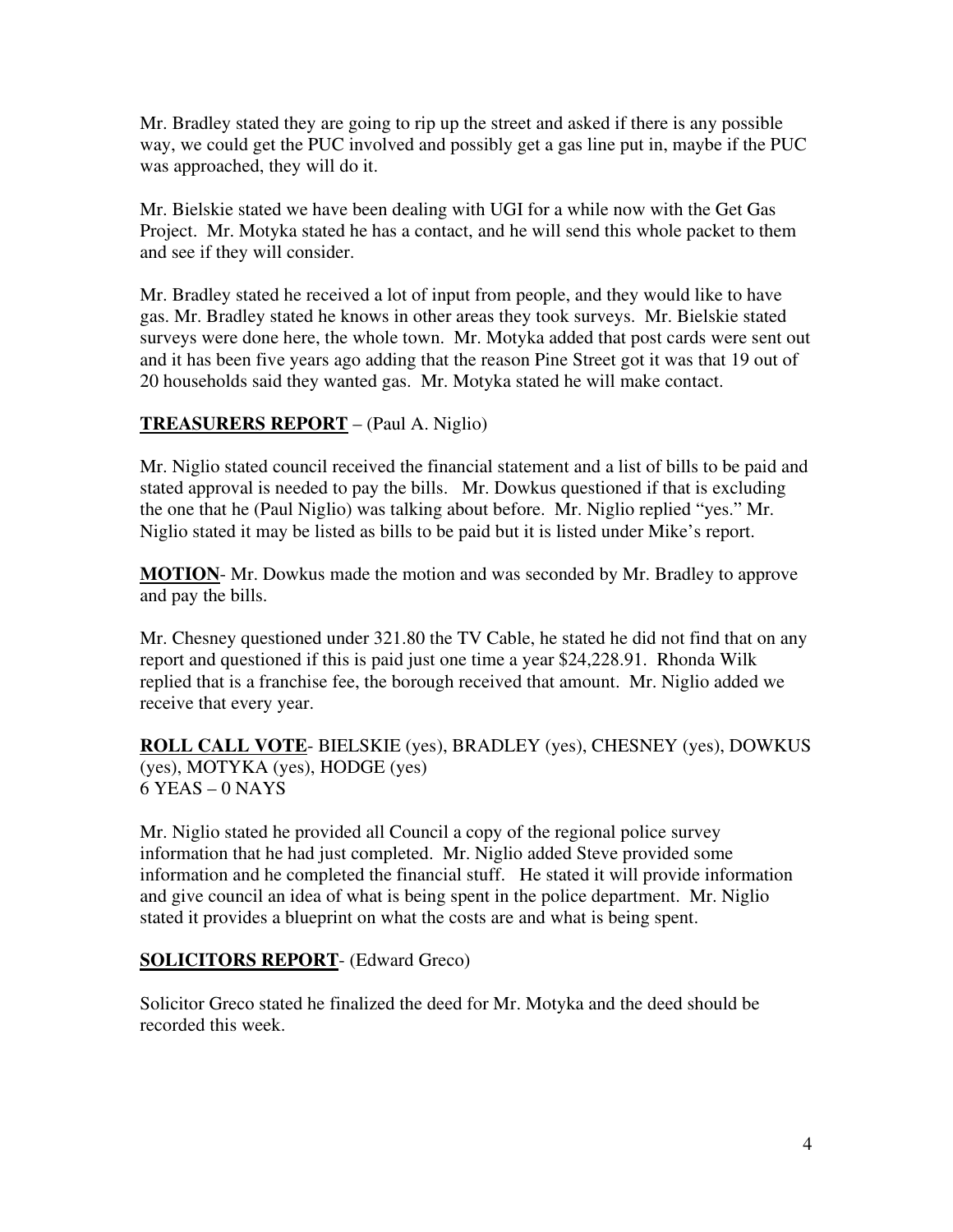Solicitor Greco continues to say the sporadic emails concerning Mr. Valeiko lawsuit that had been pending and stated he thinks there are some depositions scheduled it is sporadic and has been pending concerning the property on Chestnut Street.

Solicitor Greco stated he has been looking into also what to do when properties are posted uninhabitable to see what the options are. He stated you worry about someone filling a claim against the Borough if we post a property. Solicitor Greco stated we don't want a challenge and stated he is looking into what some other municipalities are doing.

Mr. Motyka asked if he had a chance when we did the stormwater, Quaker Run to look into the easement, we mentioned we worried about damage when we spend that \$100,000.00. Solicitor Greco stated he will get back to him on that.

# **POLICE CHIEFS REPORT** – (Stephen Mazzeo, Officer in Charge)

Officer Mazzeo stated he changed the format a little bit and stated he added a section of the calls the State Police refer to us by fax and stated Sgt. Zechman very graciously provided the number of calls that his people come down here. Officer Mazzeo stated the month of February they were down here 25 times which is roughly once per day.

Report attached

Mr. Bradley thanked both office Mazzeo and code officer Heather Owens for their report.

## **FIRE CHIEF REPORT** – (Kevin O'Hearn)

Report attached.

Mr. Niglio stated under the Fire Chief Report the Squad 2212, the 2000 KME will need to go for inspection

Mr. Dowkus stated we need to have it inspected. Mayor Slaby questioned where it is going. Bruce Graff stated he believes Ashland Deiseal.

**MOTION**- Mr. Motyka made the motion and was seconded by Mr. Dowkus to approve inspection of squad 221 (2000 KME)

**ROLL CALL VOTE**- BIELSKIE (yes), BRADLEY (yes), CHESNEY (yes), DOWKUS (yes), MOTYKA (yes), HODGE (yes)  $6$  YEAS – 0 NAYS

## **EMERGENCY MANAGEMENT –** (Kevin O' Hearn)

No Report

## **BUILDING INSPECTOR'S REPORT–** (Tri County COG)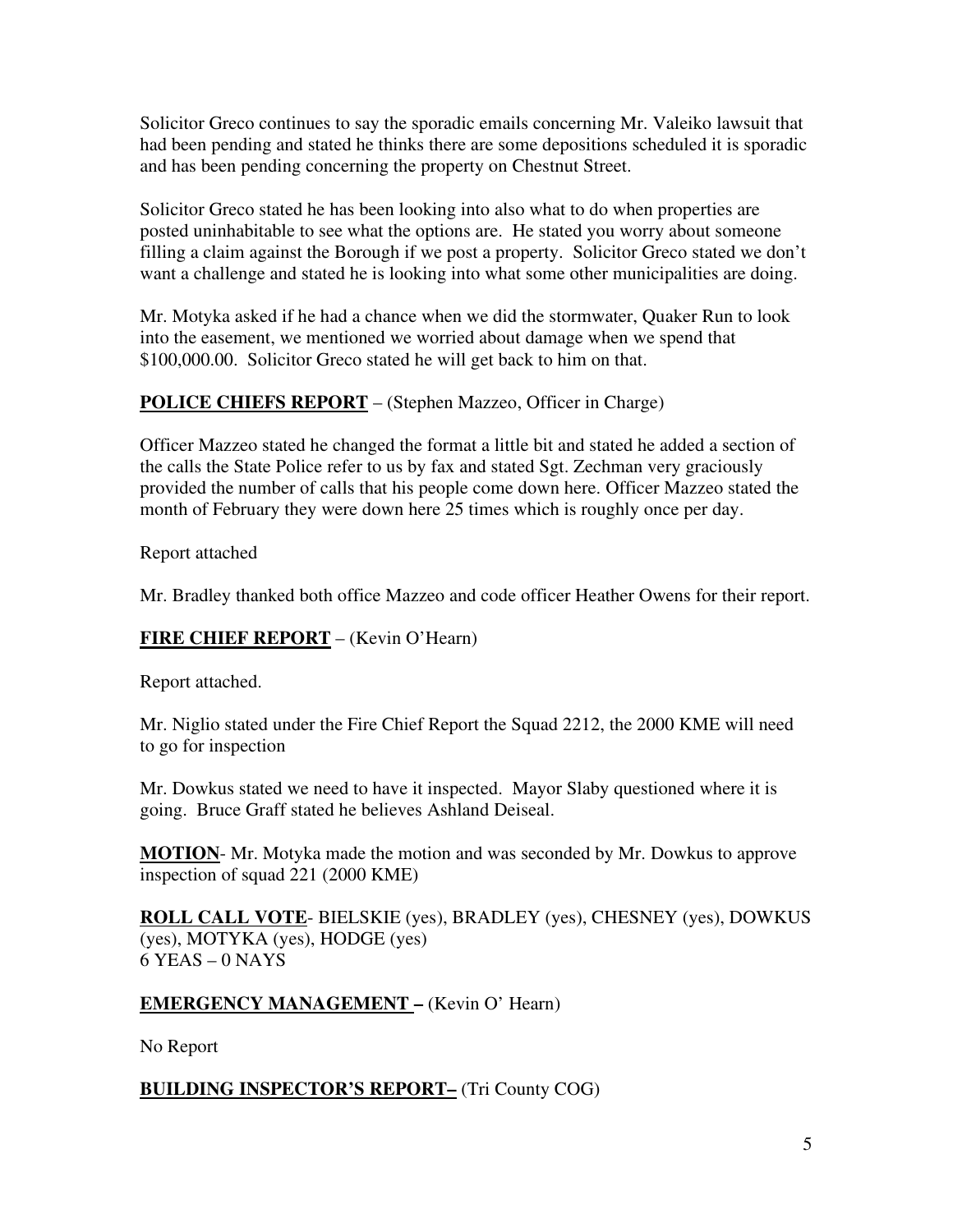#### No Report

#### **CODE/HEALTH ENFORCEMENT OFFICER'S REPORT** – (Heather Owens)

Report attached. Mr. Bielskie stated there are a few houses we need to keep an eye on and stated on the 500 block of Chestnut Street before the porch falls and hits somebody.

Mr. Bielskie asked if we know who owns that now. Heather Owens stated we are writing fines and stated the fines were getting paid and then all of a sudden, the mail started being returned to sender.

Mr. Bieslie stated concerning the home that was burned out, he did find out they did pay \$10,000.00 to a contractor and stated he spoke with them and is looking into if they received a cancelled check because if so, he would go after them. Mr. Bielskie stated they were charging a lot of money for the demo even with the \$10,000.00 down and we could get a local contractor for a lot less.

Mr. Niglio stated in PA if your house suffers a loss the insurance company gives the borough the money until you bring it to code and so we are sitting on a check right now. Mayor Slaby stated whatever the claim is there is a percentage. Solicitor Greco stated municipalities would have had passed an ordinance to do so.

#### **SERVICE AND FACILITIES** – (Wm. Mike Bradley)

Mr. Bradley stated food surplus will be held on March  $17<sup>th</sup>$  from 8:00 a.m. until 11:00 a.m. He continued to say an issue is time and transportation and stated he is going to attempt to reach out to athletic teams at Mt. Carmel and Lourdes to volunteer to deliver this food and stated he wants to be sure he is not bending any rules.

Mr. Bradley stated it is once per month and possibly the cheerleaders could do one month and then athletic team the other. He stated he feels he would have support on the volunteer part. Mayor Slaby suggested to contact the boroughs insurance carrier and make sure they are covered under the borough insurance.

A quote was received from Bradco Supply Co. for cutting edges for the 2019 plow truck at a cost of \$584.00

**MOTION**- Mr. Bradley made the motion and was seconded by Mr. Dowkus to make the purchase for the cutting edges at \$584.00 total.

**ROLL CALL VOTE**- BIELSKIE (yes), BRADLEY (yes), CHESNEY (yes), DOWKUS (yes), MOTYKA (yes), HODGE (yes) 6 YEAS – 0 NAYS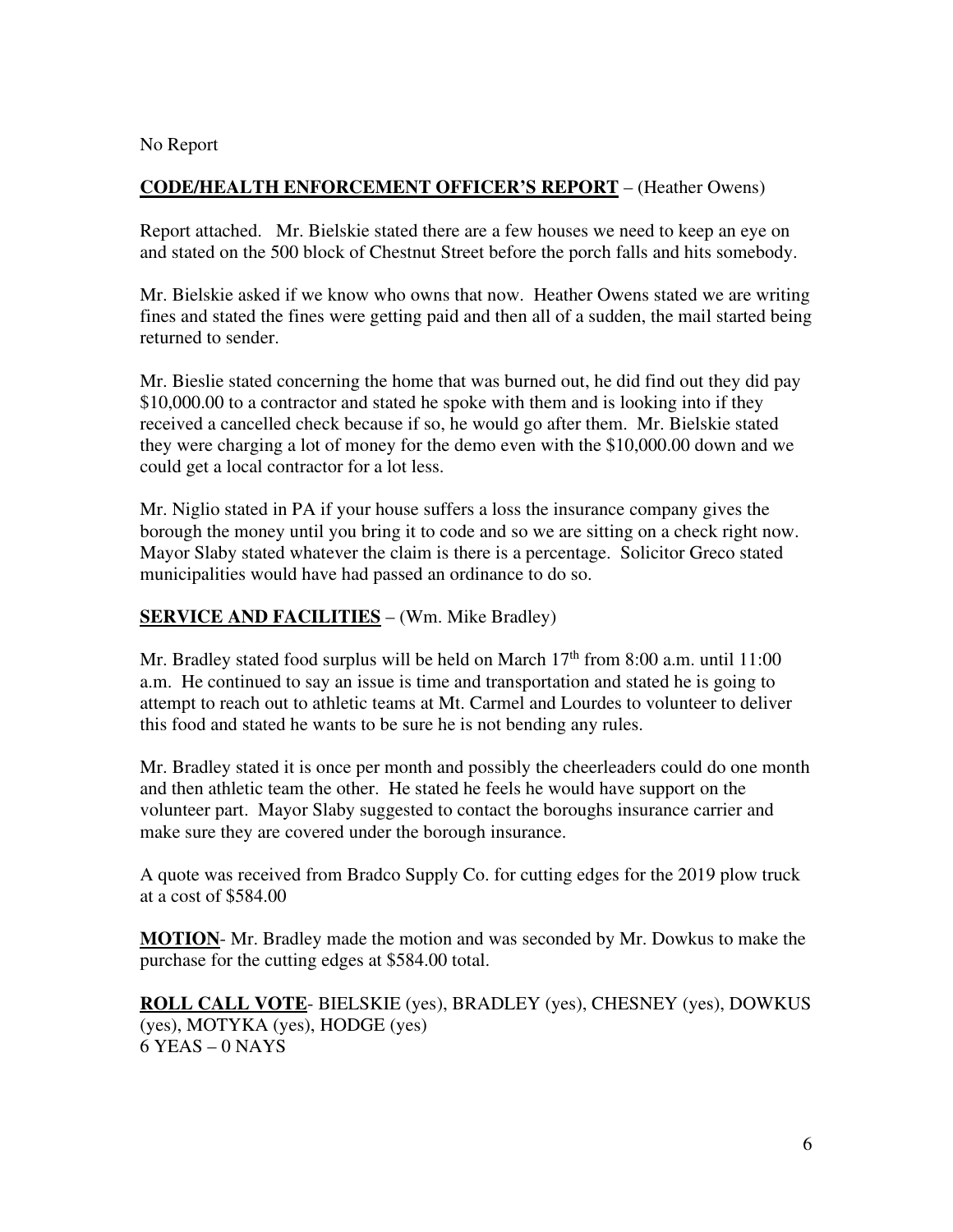Mr. Motyka stated McClure Service Co. provided a service agreement to annually maintain the HVAC system. They will visit the site 3 times annually and change the filters and the belt and are available seven days per week 24 hours and the cost is \$1458.00. Mr. Motyka mentioned he was on the roof with McClure and the filters have never been changed.

**MOTION**- Mr. Bradley made the motion and was seconded by Mr. Dowkus to sign the service agreement with McClure Service Co. at a cost of \$1458.00.

**ROLL CALL VOTE**- BIELSKIE (yes), BRADLEY (yes), CHESNEY (yes), DOWKUS (yes), MOTYKA (yes), HODGE (yes)  $6$  YEAS – 0 NAYS

Mr. Bradley stated from what he understands the roof is not completed, they have not replaced the gutter yet on the truck room. Mr. Niglio stated that is correct and stated he received a call from HPCI and stated he needs approval to pay the whole bill, but at this point he would pay \$22,250.00 which is less \$2000.00 holding that until the gutter install.

**MOTION-** Mr. Bradley made the motion and was seconded by Mr. Motyka to pay HPCI in full and paying at this time \$22,250.00 holding the remaining payment until complete at Mr. Niglio's discretion.

**ROLL CALL VOTE**- BIELSKIE (yes), BRADLEY (yes), CHESNEY (yes), DOWKUS (yes), MOTYKA (yes), HODGE (yes) 6 YEAS – 0 NAYS

## **FINANCE/PURCHASING** – (Stephen Motyka)

Mr. Motyka held up a sign for the dog park donated by the Kulpmont 100 and stated the signs are donated but the hardware, concrete and poles and such are not and stated he would like to make a motion to spend up to \$300.00 for those materials.

**MOTION-** Mr. Motyka made the motion and was seconded by Mr. Dowkus to spend up to \$300.00 to install signs at the dog park including sign pole, concrete and cover purchase not to exceed \$300.00.

**ROLL CALL VOTE**- BIELSKIE (yes), BRADLEY (yes), CHESNEY (no), DOWKUS (yes), MOTYKA (yes), HODGE (yes) 5 YEAS – 1 NAYS

Mr. Chesney stated he would like to explain his "no," stating that he wanted to question it, but we jumped right in.

Mr. Chesney stated he has nothing personal about the dog park but when that was brought up in the initial stages, we said we as the borough would not pay anything into it and it would be paid for by donations. Mr. Chesney stated he knows \$300.00 is not a lot, but he just wants everyone to know we said we will not be putting it in and that donations would be paying for it. Mr. Chesney stated he just wanted to remind everyone of what they had said.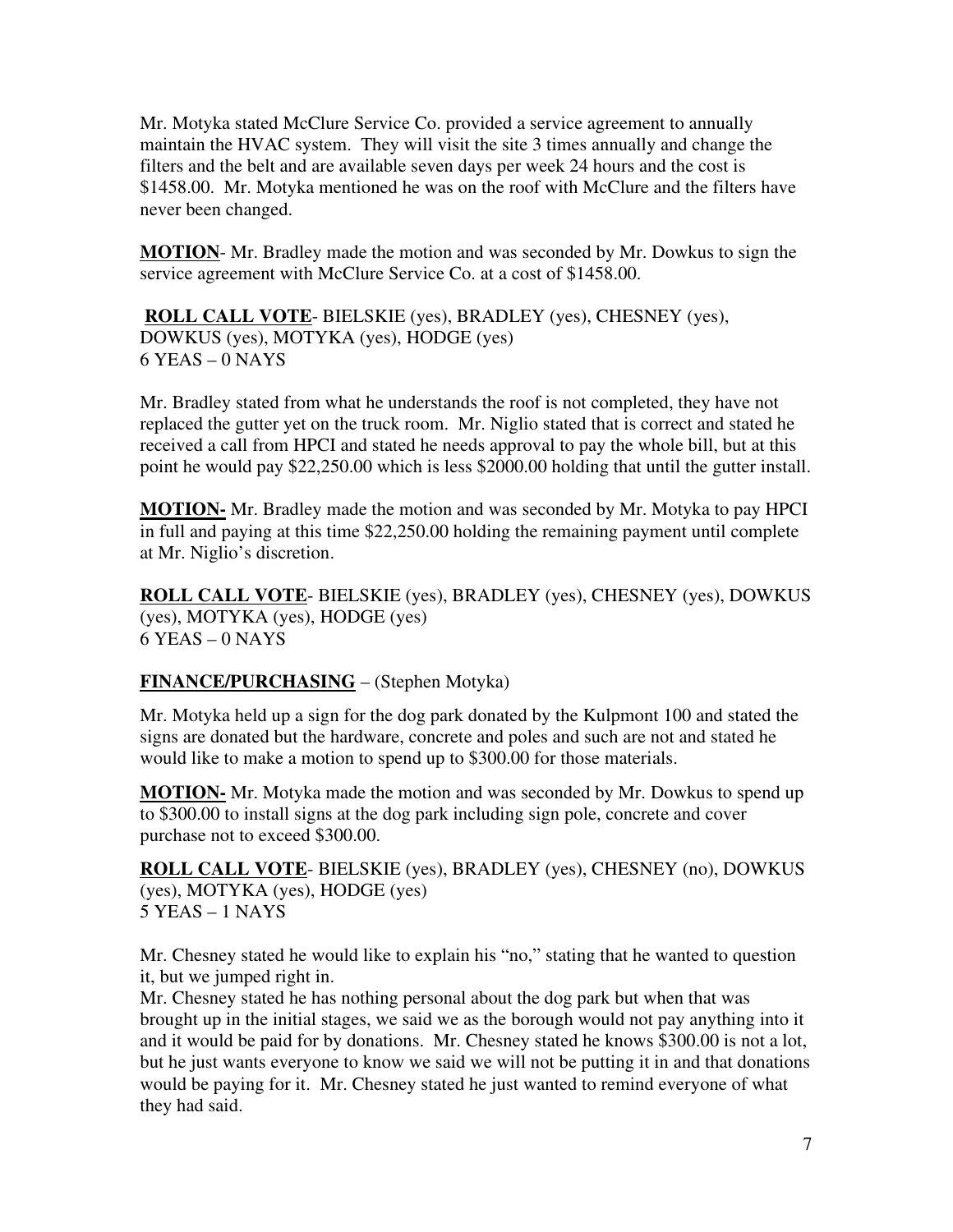Mr. Hodge stated concerning the subject of the dogs, he stated he would like to remind the citizens when they are walking the dogs down at the Veterans Memorial Field to pick up after them. Mr. Hodge stated there are dog stations down there and people are just not cleaning up after them. Mr. Hodge stated he knows there must be fines for that and stated he realizes we cannot be down there patrolling it, but people are not doing it. Mayor Slaby stated he believes you are supposed to police your dog and have the animal on a tether.

Officer Mazzeo stated that is Mt. Carmel Township jurisdiction. Mr. Niglio stated we the borough enforces all our laws down there. Officer Mazzeo he was talking with Solicitor Greco and Tony Matulewicz about that and under Federal 42 Section 8951 his jurisdiction ends at geographical limit unless the Borough purchases the property and annexes the property.

Mr. Niglio stated we own the property, the Veterans Memorial Park is owned by the Borough of Kulpmont, it is just in the Township not in the Borough, but we own it. Officer Mazzeo asked that somebody show him what we own because the day he walked in the door he was told we lease it.

Mr. Niglio stated it is in the Township, not in the Borough. Mr. Niglio stated we never annexed it, but we were given that by the Coal Company that was all Susquehanna Coal, Mr. Miriello was the spearhead of that. Officer Mazzeo stated he was told by Chief Hollenbush that it is in the Township.

Mr. Niglio replied, "it is in the Township, but we own that property." Office Mazzeo asked if we annexed it. Mr. Niglio replied, "no." Officer Mazzeo stated we need to annex it and stated after he talked to Solicitor Greco he talked to Tony Matulewicz and stated anything he does they are going to prosecute it.

Officer Mazzeo stated if we own it someone needs to let him know, because he was told by day one it was leased. Mr. Bradley stated even if we do own it would be considered private property no difference than if he owns it. Officer Mazzeo stated his understanding is we would need to formally annex it and the geographic limits in Kulpmont would extend to the Veterans Field.

Solicitor Greco stated we need to do something because if the officer makes an arrest down there and….. Officer Mazzeo stated that is a civil rights violation. Mr. Niglio stated we probably would never find anything in writing unless it was in the minutes that we got something from Mt. Carmel Township to enforce your laws, probably goes back to the late "70's".

Solicitor Greco stated he thinks if we find the deed that will give us the time frame. Mr. Hodge asked if we could give a warning or something. Officer Mazzeo stated unless we annex it, he has no authority.

### **CODE HEALTH AND SAFETY**- (Marlin Hodge)

No Report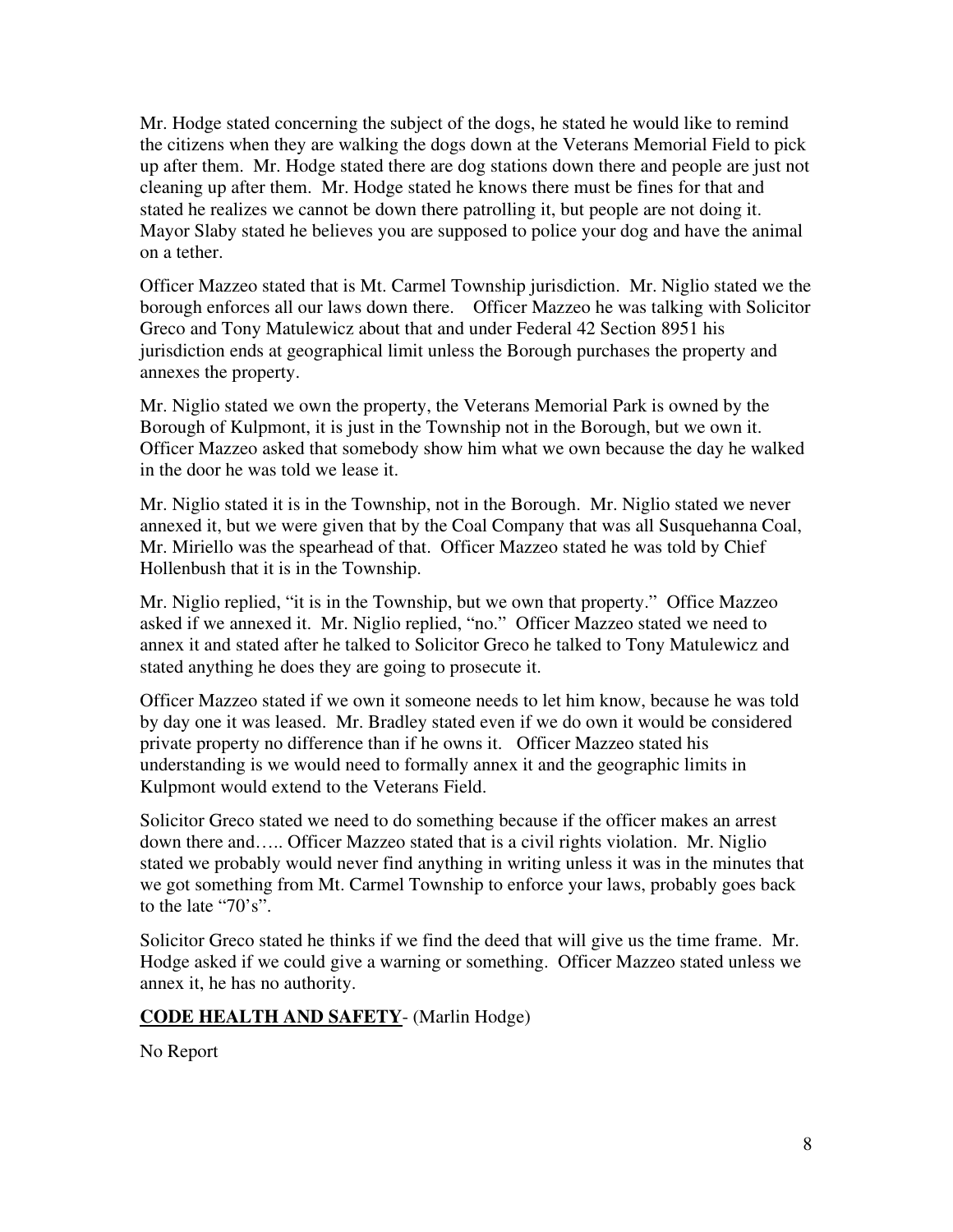## **ORDINANCE COMMITTEE** - (Joseph Dowkus)

Mr. Dowkus stated he is working on some ordinances and stated his committee will set up a meeting and then forward to the Solicitor for review. He stated other than that do not report.

### **GRANTS/RECREATION** – (Robert Chesney)

Mr. Chesney stated everyone received a copy from PSAB on grants that may or will be available and some that have already started. He stated again., all of the grants need to be investigated. Mr. Chesney stated Mr. Motyka is working on one for dirt and gravel. Mr. Chesney stated the recycle grant did not open yet but once it does, we will qualify to apply for that.

Mr. Motyka stated he was contacted by Cory Johnson on the 16 million dollars ARP money and stated the commissioners are in favor of allocating \$300,000.00 to our stormwater project. He stated they like the idea of the 50/50 match and stated he thinks we have \$260,000.00 in the borough and plus our engineer included the money we have from the grant in our possession.

Mr. Motyka stated concerning the Dirt and Gravel one of our employees is going to take the course. Mr. Bradley stated Bruce Graff will be taking that course and it has been taken care of arranging help for recycling. Mr. Bradley stated someone will need to take the training or we will not be eligible for the grant. Mr. Bradley stated Bruce wasn't forced to do it, his response was he will do it for the betterment of Kulpmont.

Mr. Motyka stated we need to make sure the FEMA money is applied for they are requesting our proposal this month. Mr. Chesney asked if Justin Skavery has something to do with that or just the engineer.

Mr. Motyka stated the Kulpmont 100 was at the field Tuesday installing more fencing on the B field and stated they are still putting much time and energy in up there. Mr. Chesney acknowledged the Kulpmont 100 and stated there is a lot of volunteer work being put in up there and stated it is greatly appreciated.

### **PERSONNEL**- (Joseph J. Dowkus, III)

Mr. Dowkus stated the personnel committee met in regard to the appointment to the vacant council position within the Borough. Mr. Dowkus stated letters of interest were received from Russel Moroz, Robert Fanella, Bernard Novakoski, Walter Lutz and Bruno Varano. Mr. Dowkus stated all the men are qualified.

NOMINATION- Mr. Motyka nominated Mr. Bernard Novakoski to fill the vacancy on Council.

President Bielskie asked if there are any additional nominations.

Mr. Chesney nominated Russ Moroz.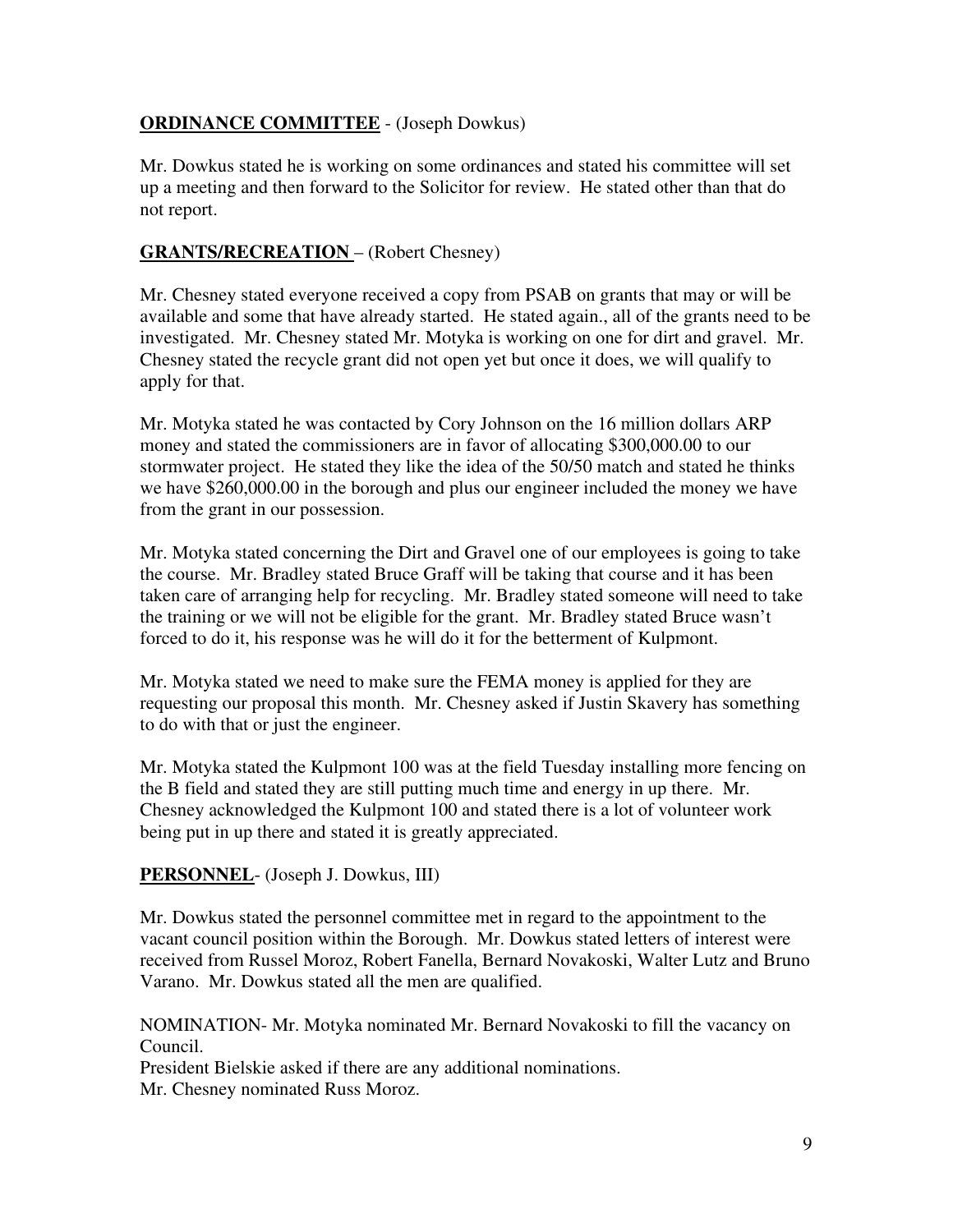Mr. Bielskie questioned if there were any additional nominations. No one spoke. Mr. Bielskie stated nominations are closed.

**ROLL CALL VOTE**- BIELSKIE (Moroz), BRADLEY (Novakoski), CHESNEY (Moroz), DOWKUS (Novakoski), MOTYKA (Novakoski), HODGE (Novakoski) 4 Novakoski – 2 Moroz

## **FIRE/EMA/POLICE COMMITTEE** – (Joseph J. Dowkus, III – Vice Chair)

Mr. Dowkus stated the personnel committee will meet and reach out to Mt. Carmel Township and marion Heights Borough and stated they will see when they are able to get together. Mr. Dowkus stated so not to violate the sunshine act, the committee will meet. He stated once he finds out what days they could meet, he will go from there. Mr. Dowkus stated there is a deadline and so it will be sooner than later.

### **OPPORTUNITY FOR CITIZENS TO BE HEARD**

Heather Owens stated she was contacted Jeneen Beury from 1144 Poplar Street, she said she had to work and so she could not make it here this evening. Heather Owens stated she has ongoing code concerns with the neighbor's dog urinating on the sidewalk and now there are foundation concerns for the front and back entrances. She stated also with trash. Heather Owens stated she is in contact with her regularly and stated she and Mr. Bielskie have been to her address numerous times. She continued to say the gentleman was away for a period of time, he is now back and tomorrow he is supposed to address everything. Code Officer Heather Owens stated Jeneen Beury just wanted to make all of council aware of the situation.

Mr. Bielskie explained the foundation issue and stated the part of the wall on the front porch is collapsed in. He continued to say he was supposed to put a fence up, but he was then away for a while. Mr. Dowkus stated there are a few homes on that block that the porches are becoming issues.

Mr. Chesney stated the proper protocol just needs to continue to be followed, fines given and forwarded to the magistrate. Keep following protocol.

Mayor Slaby stated these people are constantly being cited, it does get to a certain level where it goes to a higher degree. Code Officer Heather Owens stated the fines are raised now and he said he will be in tomorrow to make payment arrangements and pay on the fines. Heather Owens stated we are going to work on getting the fence and the foundation, Mr. Bielskie will be more involved with the foundation because it will require inspections.

### **OLD BUSINESS-**

None